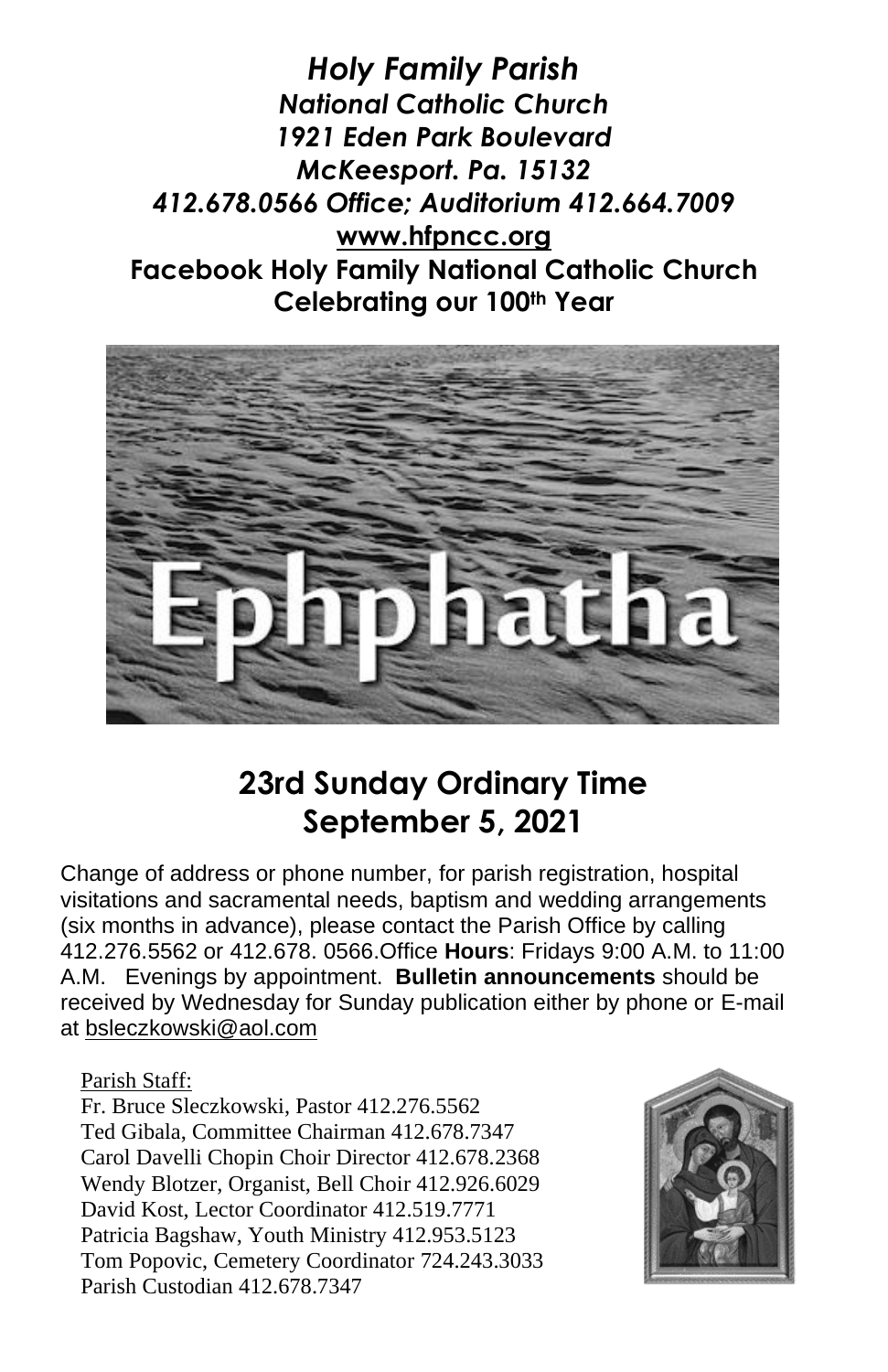# **THIS WEEK Sunday, September 5, 2021 23 Ordinary Time** Holy Mass 9:00 A.M. **+Leonard Roy Guy & +Raymond A. Hahn** Int. Lenny & Kathy Guy **+Margaret Kostovny** Int. Mildred Kotulsky Confirmation & First Communion Registration 10:15 A.M. Holy Mass 11:00 A.M. **+Alexander, + Michael & +Lorrie Koczwanski** Int. Sleczkowski Family

## **Sunday, September 12, 2021 Solemnity Brotherly Love Mission Collection**

| <b>Holy Mass</b>     | 9:00 A.M.    |
|----------------------|--------------|
| <b>SAMBS</b> Meeting | $10:15$ A.M. |
| <b>SOCL Classes</b>  | $10:15$ A.M. |
| <b>Holy Mass</b>     | $11:00$ A.M. |

#### **Craft/Vendor Sale September 25th**

Chinese Auction Baskets and/or Lottery Tickets are requested and should be given to Kristen Korenoski by Sunday, September  $12<sup>th</sup>$ (Lottery tickets) and September 19<sup>th</sup> (Chinese Auction baskets) Polish food, drinks, and baked goods will be available to purchase the day of the show. If you would like to donate any baked goods, you can bring them to the hall on Friday, September 24, 2021 from 10:00 AM - 5:00PM, or on the morning of the show. Also, if you would like to donate drinks that would be greatly appreciated. We are looking to sell the following: Cans of Coke, Diet Coke, Root Beer, Cream Soda, Sprite, and Iced Tea. If you would like to donate bottled water, please make sure they are the 16.9-ounce size, so we are able to charge one price for everything. Please have all donated cans of pop and/or bottled water at the church by Sunday, September 19 so we can see what we still need to buy. Chinese Auction Tickets and 50/50 Raffle Tickets will be sold

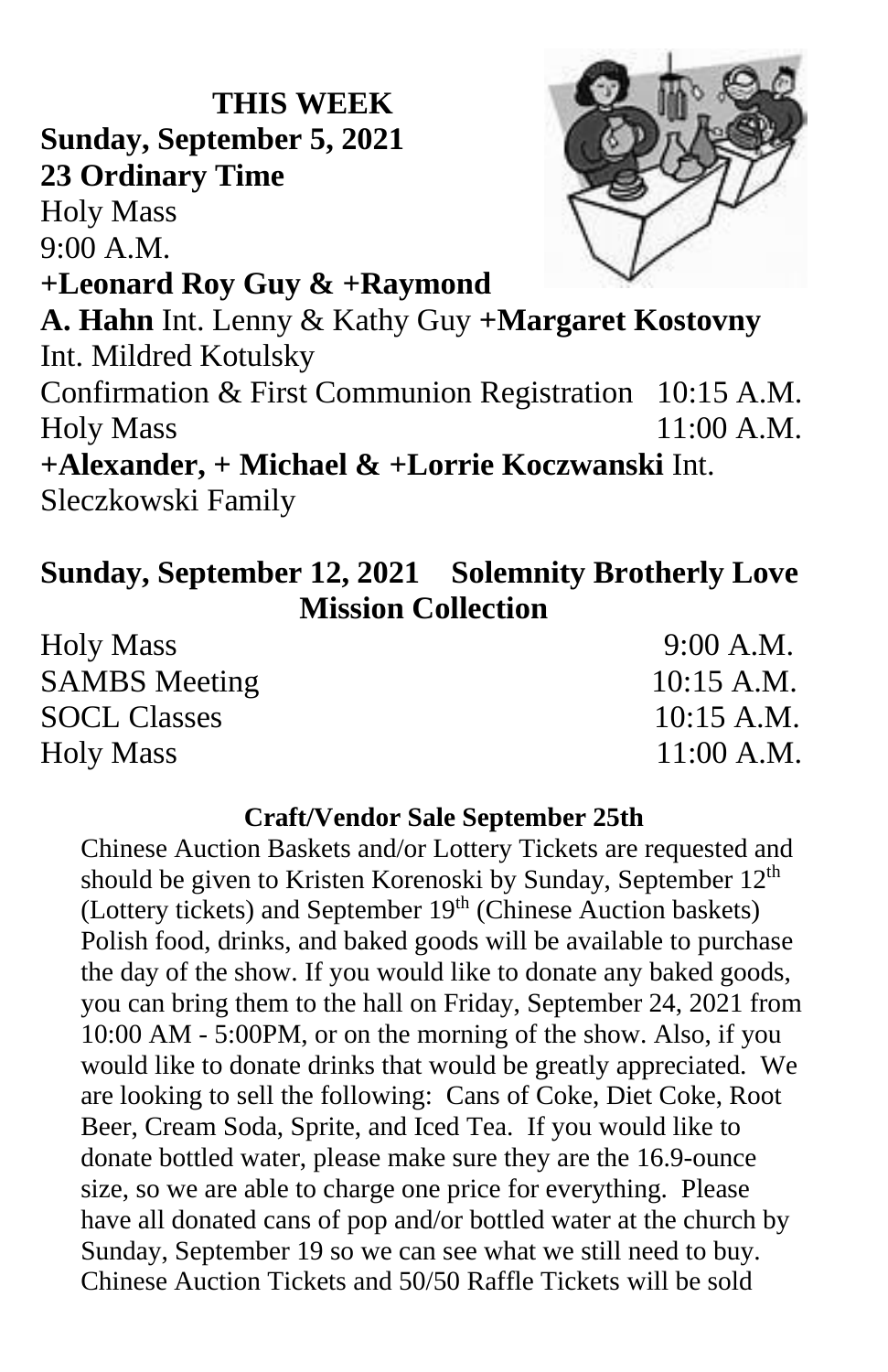between masses on Sunday, September 19. If you have any questions, please feel free to contact Kristen Korenoski -- 412-848- 9215. Proceeds to benefit Holy Family Parish,

## **September 2021 Future Directions St. Stephen**



As summer turns into fall during the

month of September we focus on St. Stephen - the first Christian Martyr.

#### **Holy Scriptures Scripture:** Acts 6:8-10, 7:54-59; Matthew 1:17-22

**Reflection and Action Item**:

St. Stephen was the first Christian Martyr who died showing his complete faith in our Lord and Savior Jesus Christ. Merciful Father, we celebrate the receiving of Saint Stephen into eternal glory. He died praying for those who stoned him. Help us to imitate his goodness and to love our enemies. How can we show our love for those who don't like us?

*As we honor St. Stephen do a kind deed for at least two people who do not like you this month to show the love of God within you.*

### **9/11 20th Anniversary**

We remember, God of history and remembrance, we remember. We remember when the towers fell and the lives were lost; we remember the dust and the smoke, the despair, and the grief. We remember that sense of vulnerability and shock. We remember the numbness that overwhelmed us as we watched our screens for hours and hours, waiting for an explanation and understanding that never came. We remember.

We remember, God of hope and presence, we remember. We remember the heroes, those who rushed to help, who guided the wounded down innumerable flights of stairs, who rose to overwhelm those who held death in their hands. We remember the hours and the days of binding wounds and healing hurts, giving comfort, drying tears. We remember words of support and compassion from nations far and wide. We remember.